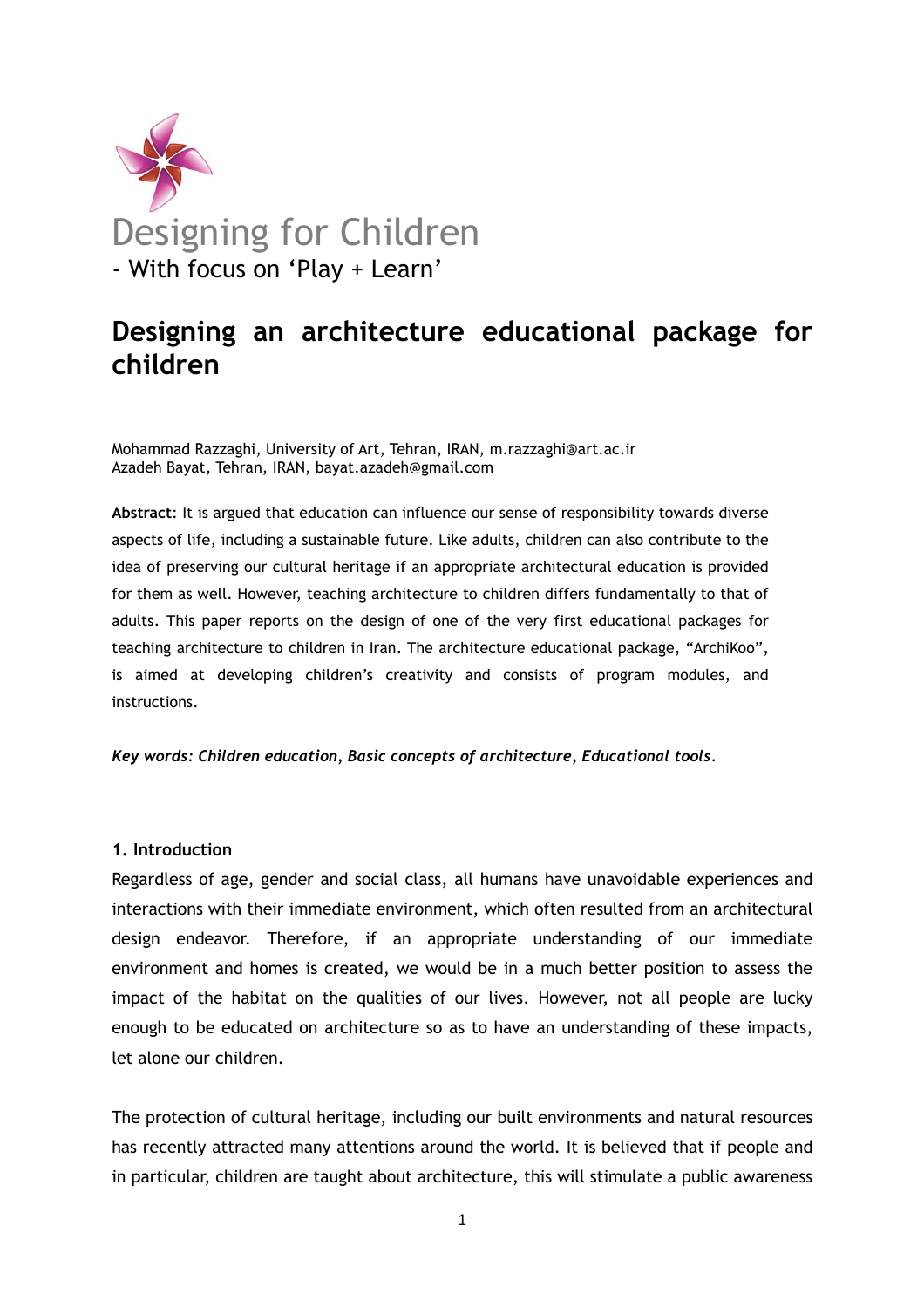within the society which, in turn, will help in protecting our cultural and environmental heritage. This approach is fairly new, that is, there are still many challenges in the formulation of a comprehensive educational model through which children can be educated on the basic concepts of architecture. This is to say that this unfathomed area lacks a well-defined plan and a clear response to the question "how can children be educated about the built environment"? For instance, should we take a more creative approach to teach the very concepts of architecture or should we take a more classic approach, resembling the educational system through which an architecture student is trained?

To this end, many countries have started initiatives, making children aware of their immediate environment so that they feel accountable for the processes shaping and influencing the environment. Amongst these initiatives are the programs through which the very basics of architecture are taught to children. Through architecture design education, children gain the ability to understand their role in evaluating the quality of the environment and its connections with their lives. Even though these initiatives have started in some countries like Finland and Sweden for some years now, but the first attempt was made in 2003 by the Cultural Division of ISA (Iran Society of Architects).

## 2. Education, children and architecture

Our personality is mostly formed during our childhood, making this period of life amongst one of the most important stages of our development as human beings (Minuchin & Shapiro, 1983). It is obvious that providing children with required facilities for proper education will result in better understanding of the world around them. In the early developmental stages of childhood, the toddlerhood, children do not have a thorough understanding of the space and elements forming an environment (Piaget, 1997). From age 7 onward, children start accepting more complicated data as they acquire more experiences and also take more responsibilities towards their normal duties. As they start learning how to read and write and do simple mathematical calculations, they gain a better understanding of the quantity, quality, and the shape of the environment and also, a stronger ability in apprehending different views and perspectives of an object or an environment. They can understand the distance between locations and main directions, e.g., left and right (Singer & Revenson, 1996). That is why many educational programs are designed to be started at age 7.

2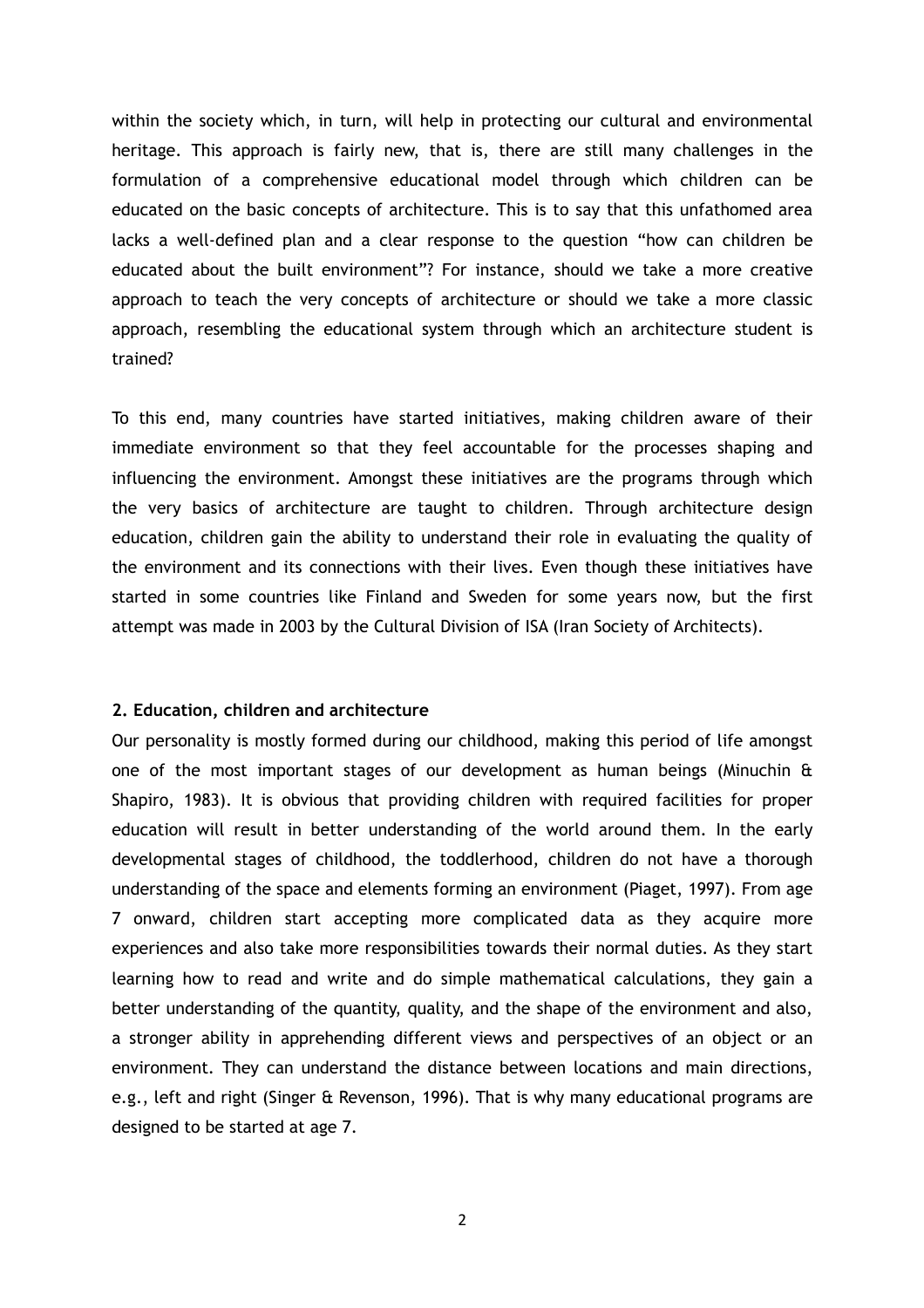Education can help children to develop a clearer and more accurate understanding of their surroundings. Recent psychological approaches in education suggests that as children grow, their abilities also grow with their interest (Simplicio, 2000). These approaches also underpin the necessity of valuing concepts such as loving, peace, and the respect to the environment. Educating children involves at least two main variables: The children and the environment in which they grow (Spock, 1985). Children's internal motivation urges them to discover and consequently understand the environment. If children find an educational opportunity in which they can express their thoughts and experiences, they would accept it and enjoy the learning process which, in turn, assists them to be more creative and increases their abilities (Gura, 1992). Barnes (2002) re-emphasizes that the role of schools in the development of children's creative minds is a case in point: examples drawn are initiatives undertaken by associations and foundations of educational planning and the Design Council to teach design and problem solving techniques to children. Piaget (1997) introduces the understanding of space as the basis for many knowledge claims; however, architecture as a branch of artistic education which helps people to gain an understanding of space, has not yet found its true position in basic official education brought to children at schools.

The particular needs of children for proper education have also been emphasized in Istanbul Declaration on Human Settlements (UN, 1996) which alludes that children must be helped to be active members of a society such that a sustainable future is supported. The International Union of Architects (UIA) which represents over a million architects in 124 countries, also states that if children are not aware of the organization of cities and buildings where they live in, part of their rights are not honored (UIA, 2009). UIA's credo is that "Our children will build the future" and holds that like adult citizens, children can take an active part in shaping the world they live in, contributing to communities which provide a healthy and harmonious quality of life for all. UIA has also initiated a webpage in which many countries such as Austria, Australia, Costa Rica, Croatia, Finland, France, Germany, Ireland, Italy, Japan, Slovenia, Sweden, Turkey, and the UK, have already compiled material to support built environment education, and in particular concerning architecture design education for children. The objectives of these programs involve children's familiarization with the preservation of the environment as a national asset. Most of these programs are based on hands-on activities as well as practical methods of making. Materials, provided to children in some of these programs, are selected from natural resources. Even though these materials promote a more sustainable use of

3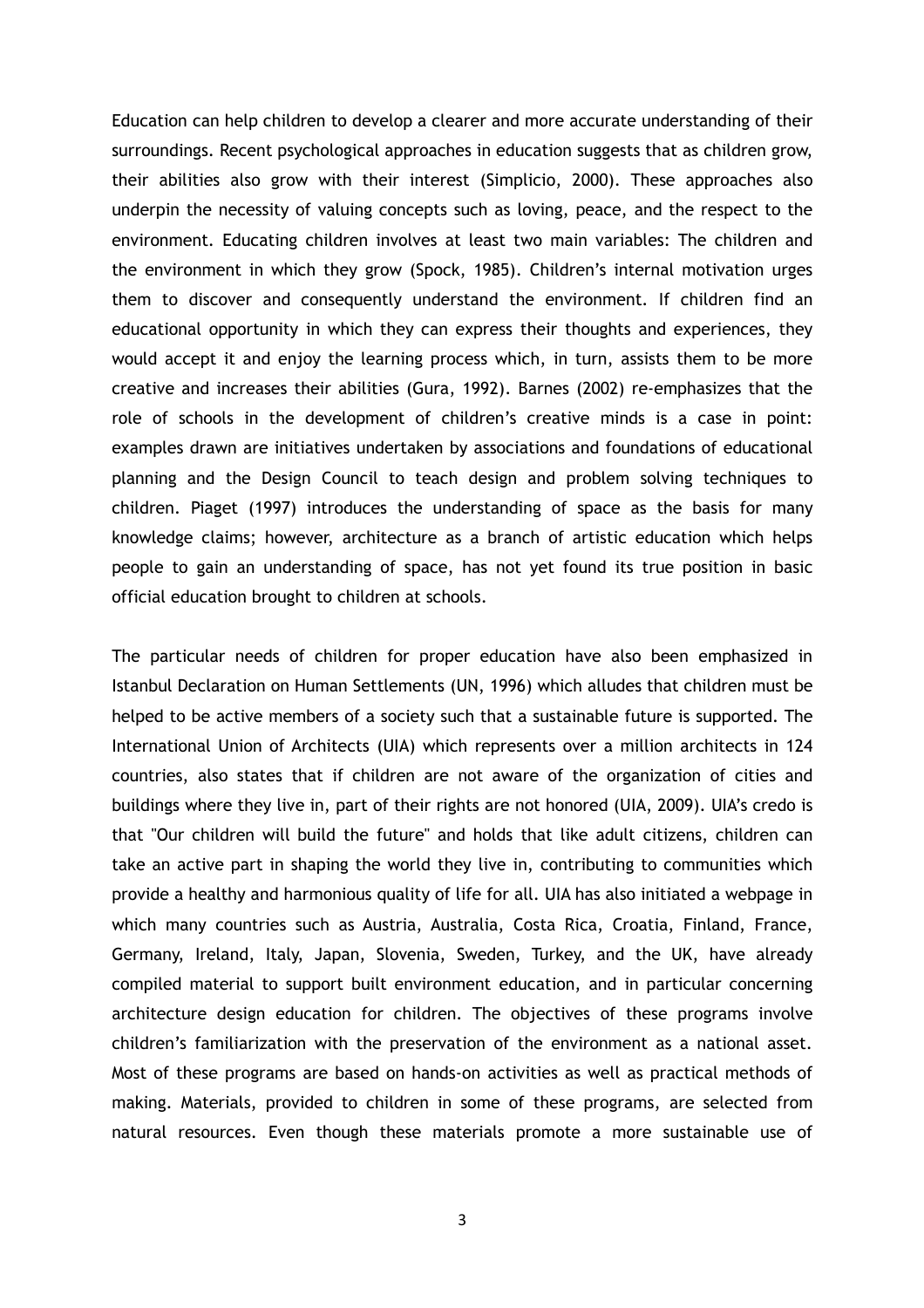resources, nevertheless children need more time shaping materials to their desired forms. Also, the procurement of these materials is not an easy task to deal with.

# 3. The experience

As mentioned, the first attempt in teaching architecture to children in Iran was made by the Cultural Division of Iran Society of Architects (ISA) in 2003. The module was called Kids' Architecture Workshop (KAW) and held at Iran Artists Organization in Tehran. KAW run in two separate twelve-session long programs, utilizing 4 to 10 instructors (1<sup>st</sup> & 2<sup>nd</sup> sessions respectively); who supervised more than 30 kids aged 5 to 12 in both programs. The key objective of the programs was to teach fundamentals of architecture to children in order to promote the general culture of architecture in Iran as well as making children responsive to their immediate environments, including living, working and educational settings. The main components of KAW were: 1) material familiarization [mostly clay for making adobes], 2) problem-solving [Cases were within the field of industrial design, i.e., designing an ergonomic chair], 3) Educational games, 4) Graphics and drawings, and finally 5) visits to residential, educational and historical places. Figure 1 shows the kids and instructors working at the workshop as well as visiting some places in Tehran.



Figure.1 "Kids Architecture Workshop" (Photographs courtesy of ISA)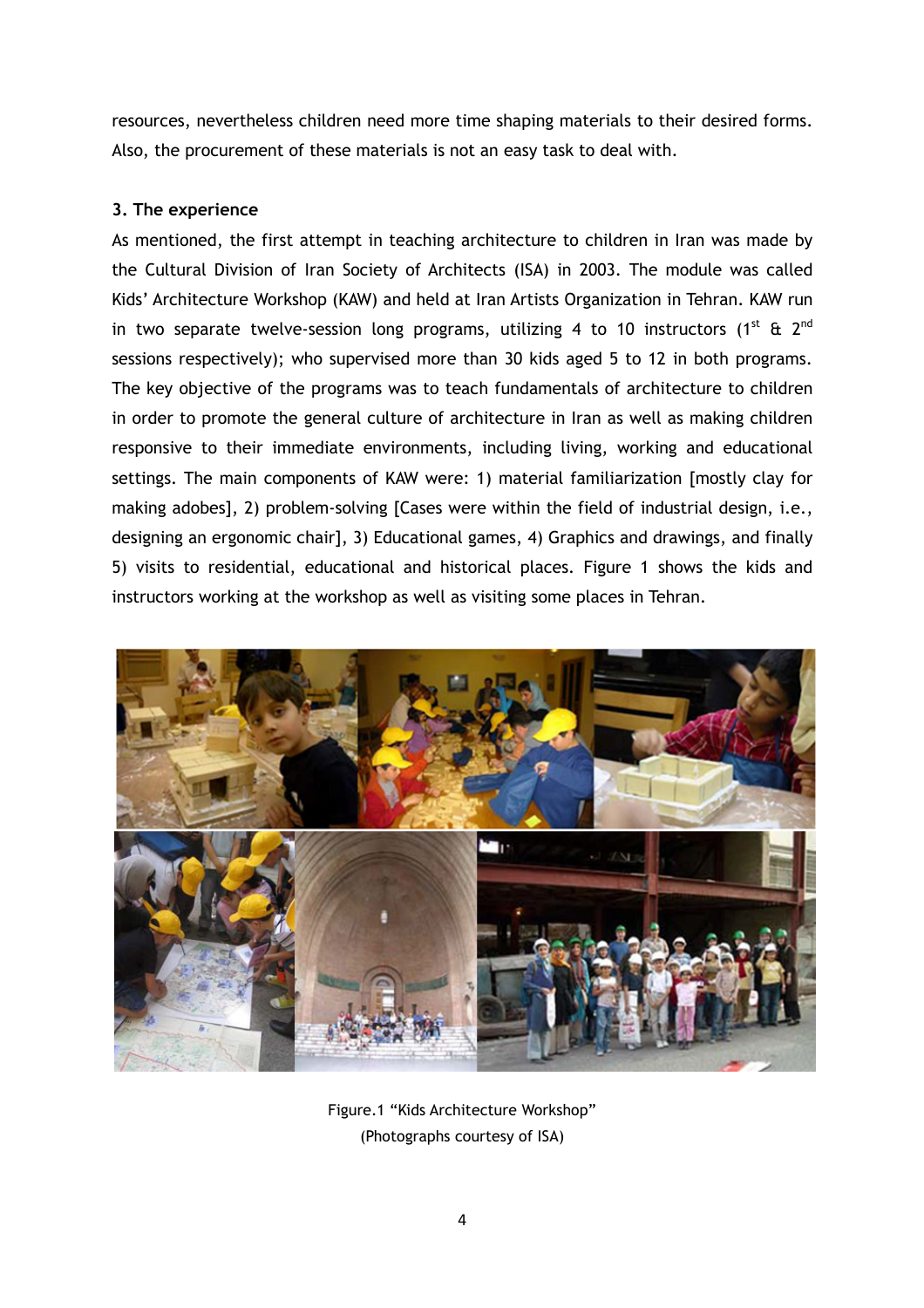# 4. The design

By virtue of our rich experience gained through the course of KAW in Iran as well as an exhaustive review made on many methods being used to teach architecture to children in different countries around the world (UIA, 2009), we found out that the educational programs for teaching architecture to children still lack a cohesive approach when it comes to get children's hands on the job: i.e., designing, drawing and making. Therefore, it is decided to design a new educational tool for teaching architecture to children; the ArchiKoo: why not coming up with a simple approach that allows children to design, draw and make the spaces they dream of in a more self-exploratory fashion? Next, the design of ArchiKoo is explained.

ArchiKoo is a portmanteau word, conflating two abbreviated words "Architecture" and "Koodak"; the later means "child" in Persian. Therefore, it basically suggests a glocal (global-local) approach towards the education of architecture to children.

Based on our experiences and studies, we became convinced that material-free strategies for teaching architecture to children will not simply work: they like to change things and see the result. Also, it is very important to select suitable materials for the practices envisaged to be accomplished by children. Luckily, there is a diverse range of materials available; from the very raw materials, like clay and plaster in their powder state, to natural material like bamboo or stone, to prefabricated architectural elements like premanufactured doors and windows. However, it is of prime importance to understand that the very nature of education involves developing children's creativity through the embodiment of their ideas. As a result, materials must be flexible enough to allow children to create most forms of their choice. If prefabricated materials are chosen, it is wise to have them in plain forms, facilitating easy shaping. Mean while, children should not feel frustrated, trying to shape a material for so many times without reaching to their desired forms. Figure 1 shows a child working with rectangular blocks.



Figure.3 Frustration of a child making a curve-shaped wall using straight blocks (Photograph courtesy of ISA)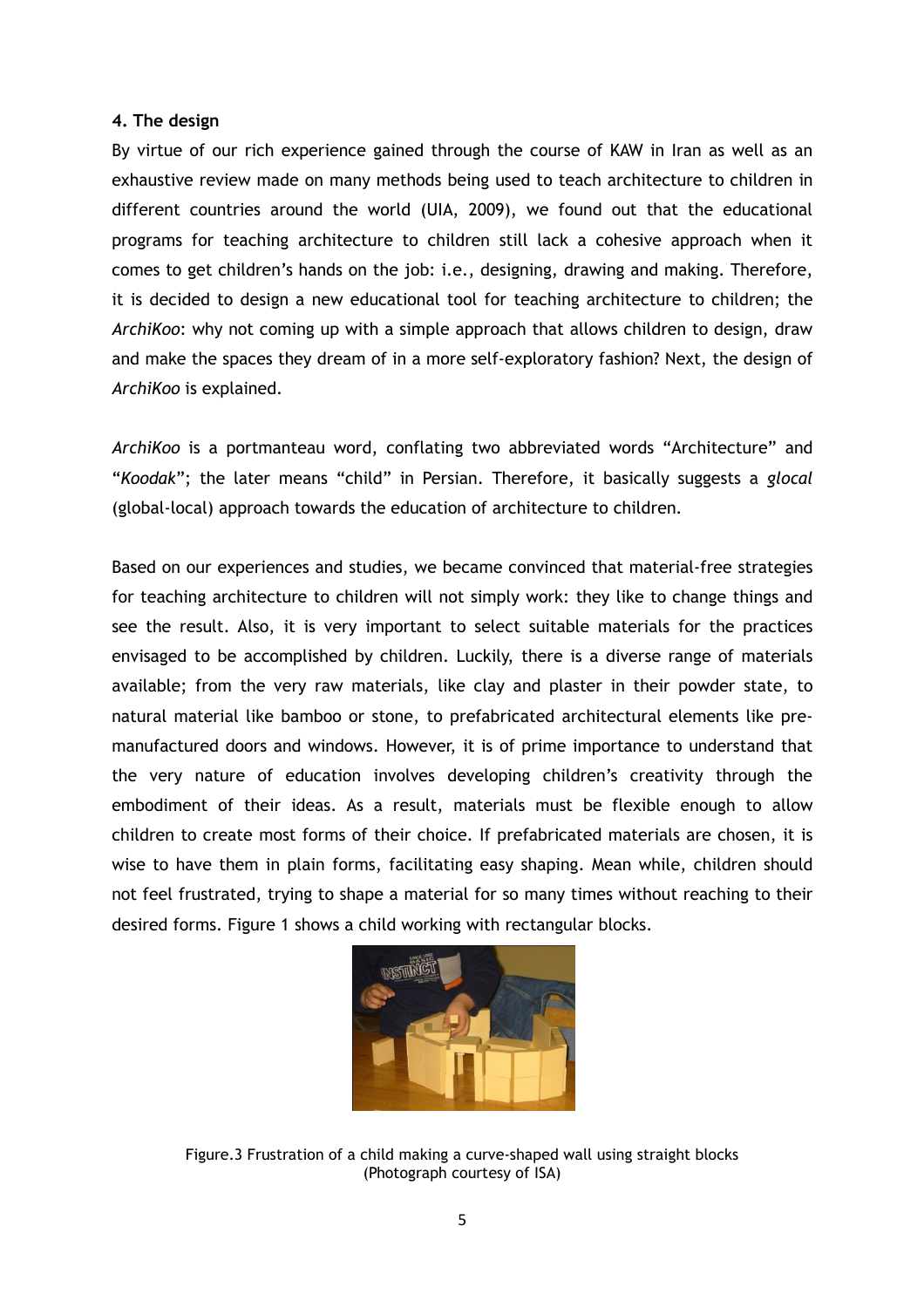ArchiKoo is not only a mere physical tool for teaching architecture; it is a comprehensive package consisting of physical elements including 2D & 3D toolkits such as Structural Elements Kit + Magnetic Shapes & Modules, Drawing Kit and Material Kit. We also went a step further which was to include ten detailed and graded educational instructions. These instructions help both groups of trainers and children to follow a step-by-step plan, ranging from simple to more complicated tasks of architectural design skills, covering aspects such as architectural plan, city elements, suburbs, neighborhood, building views, façade, shelters, constructional materials, methods, climatology, geography, habitat, culture and society, building elements such as windows, doors, rooms, ceilings, floors, walls and also on-the job training in aesthetics. The kit is also aimed at reaching goals such as enhancing children's memory and creativity; stimulating children's analytical assessment of the environment; and also supporting children's skills such as group activity as opposed to solo ones. Figure 2 shows the "ArchiKoo" toolkit, developed by the second author of this paper. The Archikoo is a conceptual proposal and still has not been prototyped for testing.



Figure.3 the ArchiKoo kit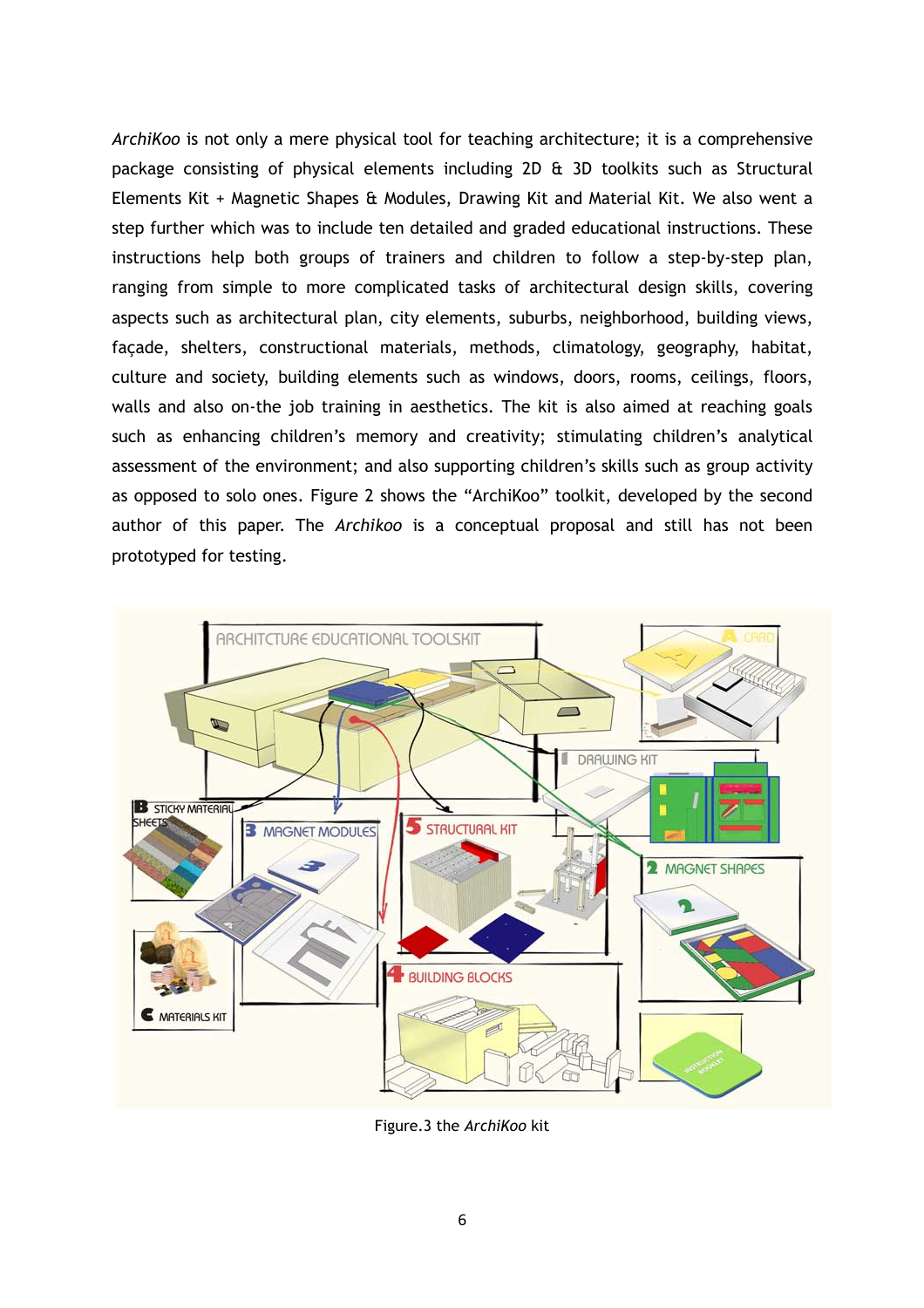## 6. Conclusions

It is argued that children, as small members of our society, can and should contribute to the built environment if an appropriate architectural education is provided for them. Nevertheless, this education must fundamentally differ to that of adults. This paper reports on the design of one of the very first educational packages for teaching architecture to children in Iran: the ArchiKoo, which is aimed at developing children's creativity and sense of responsibility towards the environment they live in. It is expected that children can develop their critical and analytical way of thinking through using the kit, doing the practices designed to that effect.

Whilst the concept of ArchiKoo cannot be exclusively called a brand-new idea in children's architectural education, its exclusivity is explained through its unique features in not mandating children to follow a pre-defined patterns compared to existing modules and educational tools. For instance, ArchiKoo's Magnet Module indirectly guides children to incorporate right proportion in creating a façade for an exterior or its Building Blocks Module does not suggest any pre-defined structure, plan or façade for a building: children would receive a sense of these concepts while creating the space themselves. As a result, children are free to create their own frame of understanding of the space and extending their wings of imagination to create any environment they like. Because the ArchiKoo is a comprehensive package exclusively designed to be used by children for their architectural education, some basic concepts of art, including the understanding of colors, proportions, scales, and structures, can also be learned. ArchiKoo is designed to bridge the gap existing between the objectives of an educational program and their intended users' limitations as well as potentials.

Considering the indicative length for full papers, this paper could only afford us to narrow down our focus only on portraying the general approach taken towards the problem rather than explaining each component of ArchiKoo in full details.

## Acknowledgement

Authors would like to thank the Cultural Division of the ISA and the University of Art for their support to this study. We are thankful to all children who participated in our preliminary study examining the problems associated with educating architecture to children. The authors would also like to thank Dr Mariano Ramirez for his suggestions on improving the paper's readability.